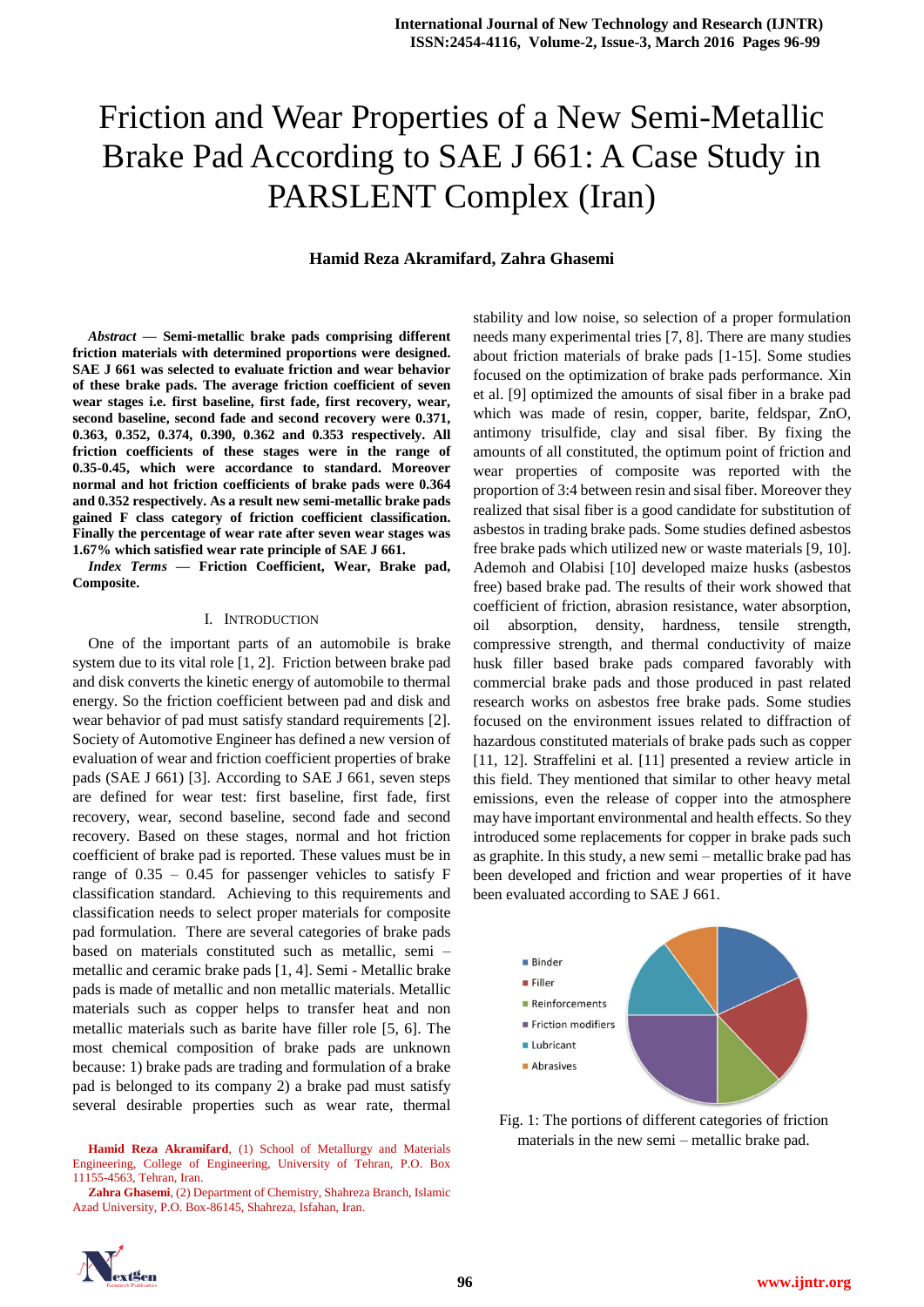## **Friction and Wear Properties of a New Semi-Metallic Brake Pad According to SAE J 661: A Case Study in PARSLENT Complex (Iran)**



Fig.2: The new semi – metallic brake pad.



Fig. 3: Drum of wear test machine: A sample with dimensions of 1 in  $\times$  1 in  $\times$  0.25 was fixed in sample holder for wear testing of CHASE dynamometer machine.

### II. EXPERIMENTAL PROCEDURE

According to Fig.1, the friction materials were mixed for 20 min in a mixer machine and then poured to Mercedes -Benz-E250 mold brake pad for hot pressing to back plate. Finally all samples were hot pressed and subsequently annealed. The annealed sample was shown in Fig. 2. A sample with dimensions of 1 in  $\times$  1 in  $\times$  0.25 was prepared from product for wear testing of CHASE dynamometer machine (Fig. 3) and the mass of it was measured (10170 mg).

#### III. RESULTS AND DISCUSSIONS

Fig. 4 shows seven steps of wear test. In the first baseline, friction coefficient of brake pad was evaluated during 20 cycles of pedaling. In the first fade stage, friction coefficient of brake pad is measured automatically and the effect of temperature on the friction coefficient value is determined. Decreasing of friction coefficient in this stage is due to decomposition of binder [8]. As can be seen, the friction coefficient of brake pad in the first baseline and first fade are in the range of standard  $(0.35 - 0.45)$ . In the first recovery stage, rising of temperature is stopped and friction of coefficient is evaluated during decreasing of temperature. This is a very important stage for brake pad because it must recover previous frictional behavior. Fortunately, the brake pad recovered previous friction coefficient in this stage and its value is in accordance of standard. In addition, the friction coefficient was increased slightly. After first three stages, the wear behavior is measured for 100 pedaling numbers at a constant temperature approximately. According to fig. 4, similar to other stages, the friction coefficient of wear stage is

in the range of standard definition. For insurance of friction and wear properties of brake pad, three first stages were repeated: second base line, second fade and second recovery. Finally the sample was weighted secondly (10000 mg) and its loss of weight was calculated (170 mg). According to SAE J 661, the loss of weight of a brake pad after seven wear stages must be lower than of 1.230 gr. As a result, the new semi – metallic brake pad passed this remark too. The normal and hot friction classification of brake pad is F because the normal and hot friction coefficient values were 0.364 and 0.352 respectively. These values are recorded automatically by the friction machine. In the driving test, this new brake pad has not any damage effect on the drum of automobile.

There are several studies about wear analysis of brake pads. Ma et al. [4] investigated the effect of zirconium silicate as an abrasive on the brake friction performance. They reported that by increasing weight percent of zirconium silicate, the friction coefficient of brake pad is enhanced but the wear rate is depressed. Singh et al. [13] used lapinus – wollastonite fibers in the friction composite materials and carried out wear test of samples which were different in the amount of both fibers. They concluded that the increased lapinus fiber content was observed to enhance the friction performance, friction stability and friction fade performance; whereas, increased wollastonite fiber was observed to enhance the wear performance, recovery performance and friction variability of the friction composite. Bijwe et al. [14] studied the influence of modified phenolic resin on the fade and recovery behavior of friction materials. As a result alkyl benzene modified resin showed best wear performance among cashew nut shell liquid modified, alkylbenzene modified, NBR modified and linseed oil modified resin. Jaffar et al. [2] applied SAE J 661 to evaluate 10 formulations (15 types of materials) and select best formulation according to wear test results. The most important result of their study was dependency of wear results to materials constituted brake pads. That mean achieving to a proper wear properties needs several experiments with different chemical compositions to select best formulation. New semi – metallic brake pad of this study was manufactured by several experiments and trials and errors too. Some studies investigated the thermal characterization of brake pads [15]. Thermal analysis is important due to fade phenomenon in brake pad during rising of temperature. By applying this technique, Ramousse et al. [15] discovered the decomposition of the binder system takes place between 250 and 475°C in a trading brake pad.

It must to be said, some studies have evaluated wear properties of brake pads by variation of sliding speed and nominal contact pressure of wear test machine (out of standard authorization) [7]. The aim of these studies is investigation of wear test parameters on the friction behavior of materials pad. Kchaou et al. [7] carried out wear test of brake pads in three conditions: Sliding speed (m/s) / Nominal contact pressure (MPa); 3/0.6,6/1.2 and 9/1.8. They reported that in the high contact pressure, the friction coefficient is degraded relative to low contact pressure. The reason of this phenomenon is agglomeration. A higher contact pressure augments particulate bonding within the wear particle agglomerates.

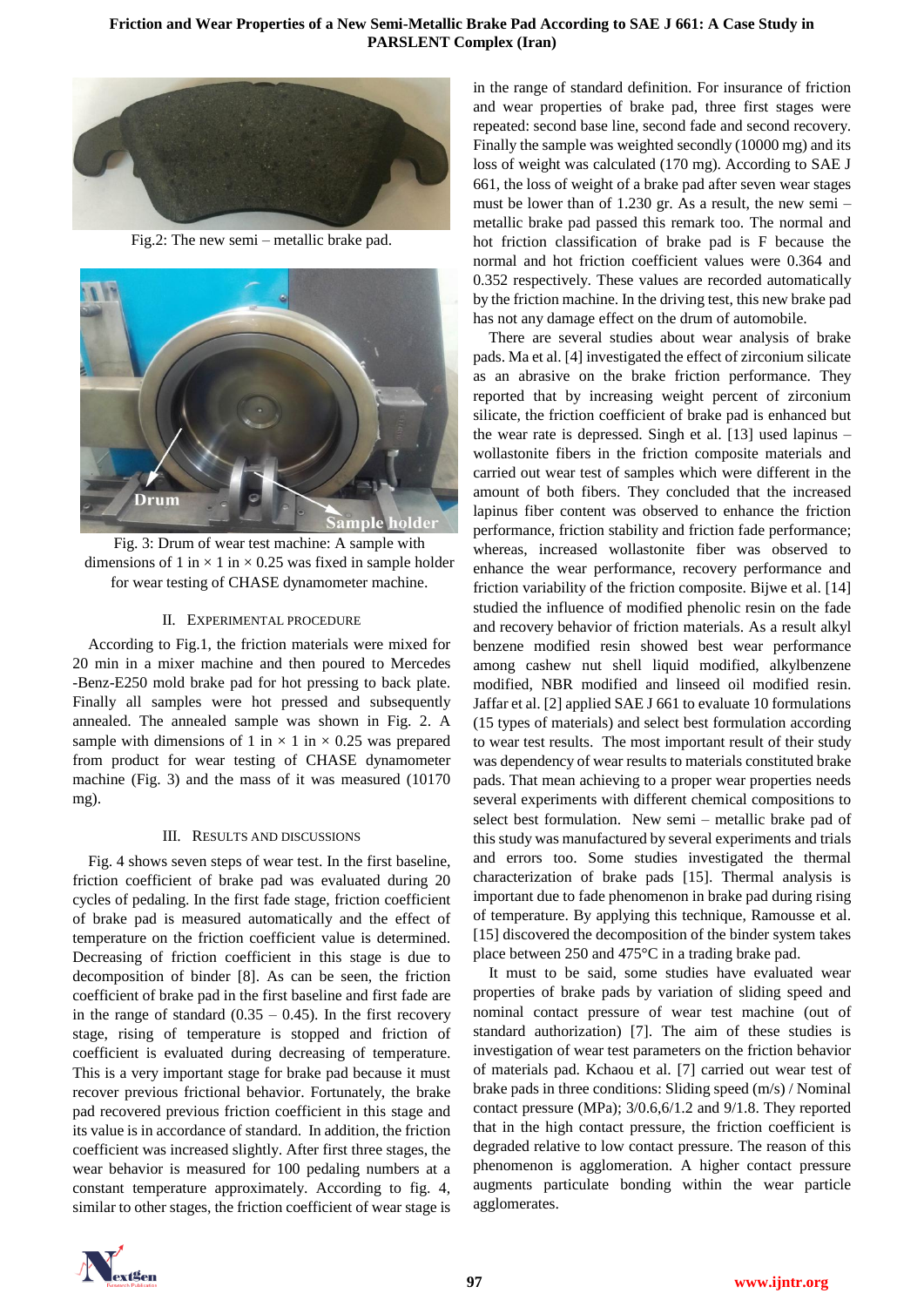## IV. CONCLUSIONS

Overall, All friction coefficients of seven stages of SAE J 661 were in the range of 0.35-0.45, which were accordance to standard. Moreover normal and hot friction coefficients of brake pad were 0.364 and 0.352 respectively. That means new semi-metallic brake pads gained F class category of friction coefficient classification. Moreover the percentage of wear rate after seven wear stages was 1.67% which satisfied wear rate principle of SAE j 661. In the driving test, this new brake pad has not any damage effect on the drum of automobile.

### ACKNOWLEDGEMENTS

Financial support by the PARSLENT Complex (http://www.parslent.com/English/) is gratefully acknowledged. Firstly, we would like to thank Haj Seyyed Ali Lajevardi engineer (The head of PARSLENT co.), Haj Seyyed Hassan Lajevadi engineer (The factory manager of PARSLENT co.) and Haj Seyyed Mohammad Lajevardi engineer (The technical manager of PARSLENT co.). Secondly, we would like to mention the contribution of other engineers in physics Lab., QC and line production of PARSLENT complex.



Fig. 4: Seven wear test stages of semi-metallic brake pad according to SAE J 661: first baseline, first fade, first recovery, wear, second baseline, second fade and second recovery.